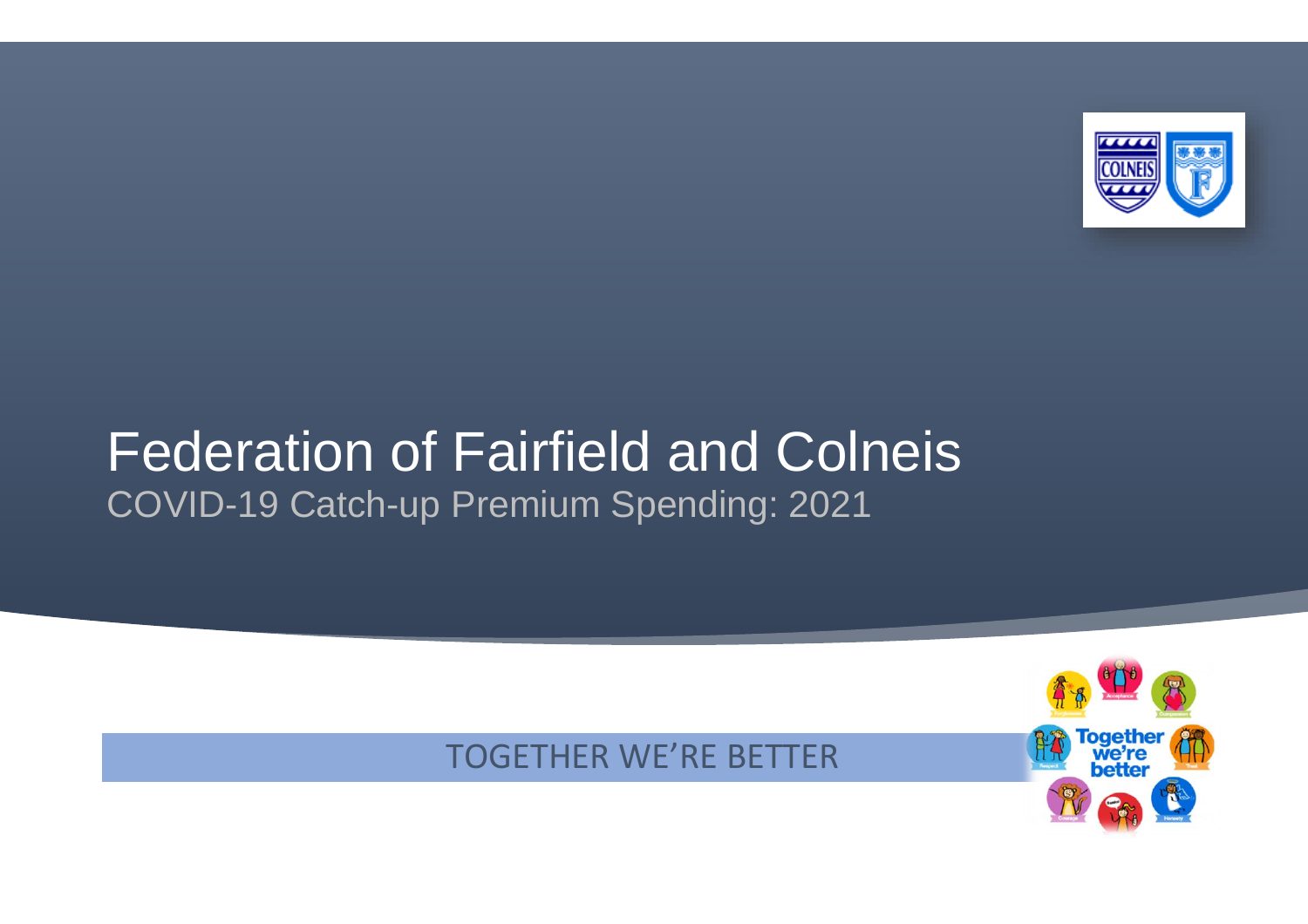#### **Overview**

| <b>SUMMARY INFORMATION</b>                                                                                                                                                                                                                                                                                                                                                                                                                                                                                                                                                                                                                                                                                                                                                                                                                                                                                                                                                                   |                                  |                                                |               |  |  |
|----------------------------------------------------------------------------------------------------------------------------------------------------------------------------------------------------------------------------------------------------------------------------------------------------------------------------------------------------------------------------------------------------------------------------------------------------------------------------------------------------------------------------------------------------------------------------------------------------------------------------------------------------------------------------------------------------------------------------------------------------------------------------------------------------------------------------------------------------------------------------------------------------------------------------------------------------------------------------------------------|----------------------------------|------------------------------------------------|---------------|--|--|
| Total number of pupils:                                                                                                                                                                                                                                                                                                                                                                                                                                                                                                                                                                                                                                                                                                                                                                                                                                                                                                                                                                      | 612 (259 Fairfield, 353 Colneis) | Amount of catch-up premium received per pupil: | £80 per pupil |  |  |
| Total catch-up premium budget:                                                                                                                                                                                                                                                                                                                                                                                                                                                                                                                                                                                                                                                                                                                                                                                                                                                                                                                                                               | £48960                           | Funding for academic year 2020-21              |               |  |  |
| <b>OVERVIEW</b>                                                                                                                                                                                                                                                                                                                                                                                                                                                                                                                                                                                                                                                                                                                                                                                                                                                                                                                                                                              |                                  |                                                |               |  |  |
| <b>Government guidance for funding:</b><br>Schools should use this funding for specific activities to support their pupils to catch up for lost teaching over the previous months, in line with the guidance<br>$\bullet$<br>on curriculum expectations for the next academic year.<br>$\bullet$<br>Schools have the flexibility to spend their funding in the best way for their cohort and circumstances.<br>$\bullet$<br>To support schools to implement their catch-up plans effectively, EEF has published the school planning guide: 2020 to 2021. This will provide further<br>$\bullet$<br>guidance on how schools should implement catch-up strategies when they return in September and supporting case studies to highlight effective practice.<br>$\bullet$<br>Although you'll receive funding on a per pupil basis, you should use the sum available to you as a single total to prioritise support. There are no specific<br>$\bullet$<br>requirements for who to spend it on. |                                  |                                                |               |  |  |
| The Federation of Fairfield Infant and Colneis Junior schools is committed to raising the attainment of ALL pupils to close any achievement gaps created by<br>COVID-19 school closures.                                                                                                                                                                                                                                                                                                                                                                                                                                                                                                                                                                                                                                                                                                                                                                                                     |                                  |                                                |               |  |  |
| We are also focused on ensuring that catch up funding is targeted to support those children from disadvantaged groups where the impact of COVID-19 school<br>closures has been most obvious.                                                                                                                                                                                                                                                                                                                                                                                                                                                                                                                                                                                                                                                                                                                                                                                                 |                                  |                                                |               |  |  |

We are committed to undertaking a forensic analysis of internal assessment data alongside Fischer Family Trust estimates to help us identify individuals and groups of children that have been impacted by the COVID-19 school closures. This analysis will enable us to provide the necessary academic support, both within the curriculum through providing additional resources to enhance quality first teaching, and out of the classroom with the introduction of intervention teachers across both schools.

We also have a commitment towards looking beyond just the academic impact of the COVID-19 school closures, and will use the funding to support the development of our already strong pastoral support teams, in order to enhance our Early Help offer. Alongside this will be a strong staff wellbeing programme, including an opportunity to carry out a staff wellbeing survey.

By taking a whole federation approach, we are looking to maximise the benefit of the funding to have the greatest impact.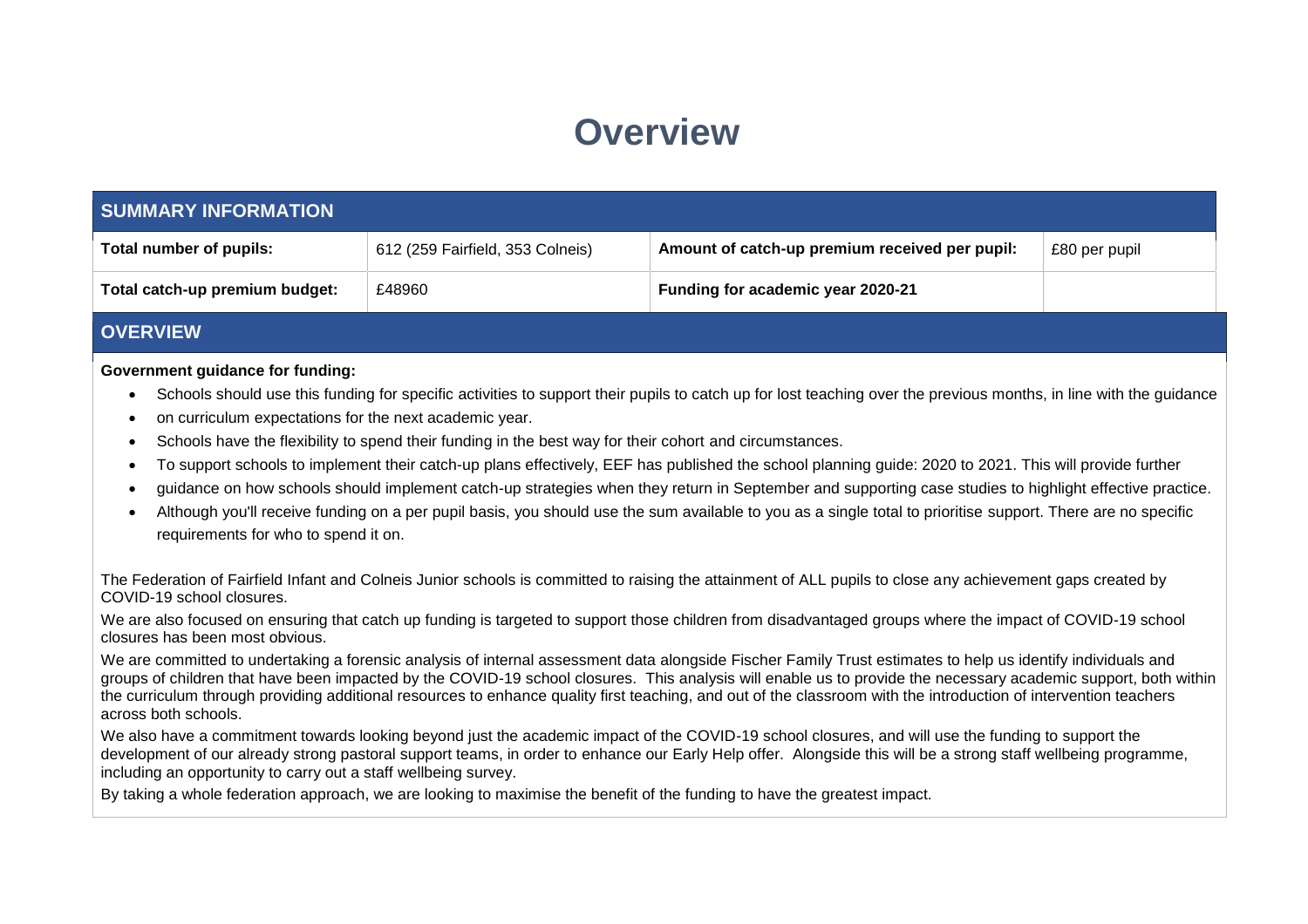## **Barriers to Learning**

| <b>BARRIERS TO FUTURE ATTAINMENT</b> |                                                                                                                                                                                                                                                                                   |  |  |
|--------------------------------------|-----------------------------------------------------------------------------------------------------------------------------------------------------------------------------------------------------------------------------------------------------------------------------------|--|--|
|                                      | <b>Academic Barriers:</b>                                                                                                                                                                                                                                                         |  |  |
| A                                    | Evidence from internal assessments, reviewed alongside Fischer Family Trust estimates to be used to identify groups of children vulnerable to<br>underachievement. Assessment data to be available at the beginning of the Summer term 2021, following which this can be updated. |  |  |
| B                                    | Lower vocabulary skills limiting access to wider curriculum                                                                                                                                                                                                                       |  |  |

| <b>ADDITIONAL BARRIERS</b> |                                                                                          |  |  |
|----------------------------|------------------------------------------------------------------------------------------|--|--|
| <b>External Barriers:</b>  |                                                                                          |  |  |
| C                          | Attendance concerns, either historic, or ongoing of a core group of identified children. |  |  |
| D                          | Mental Health needs of children and their wider families                                 |  |  |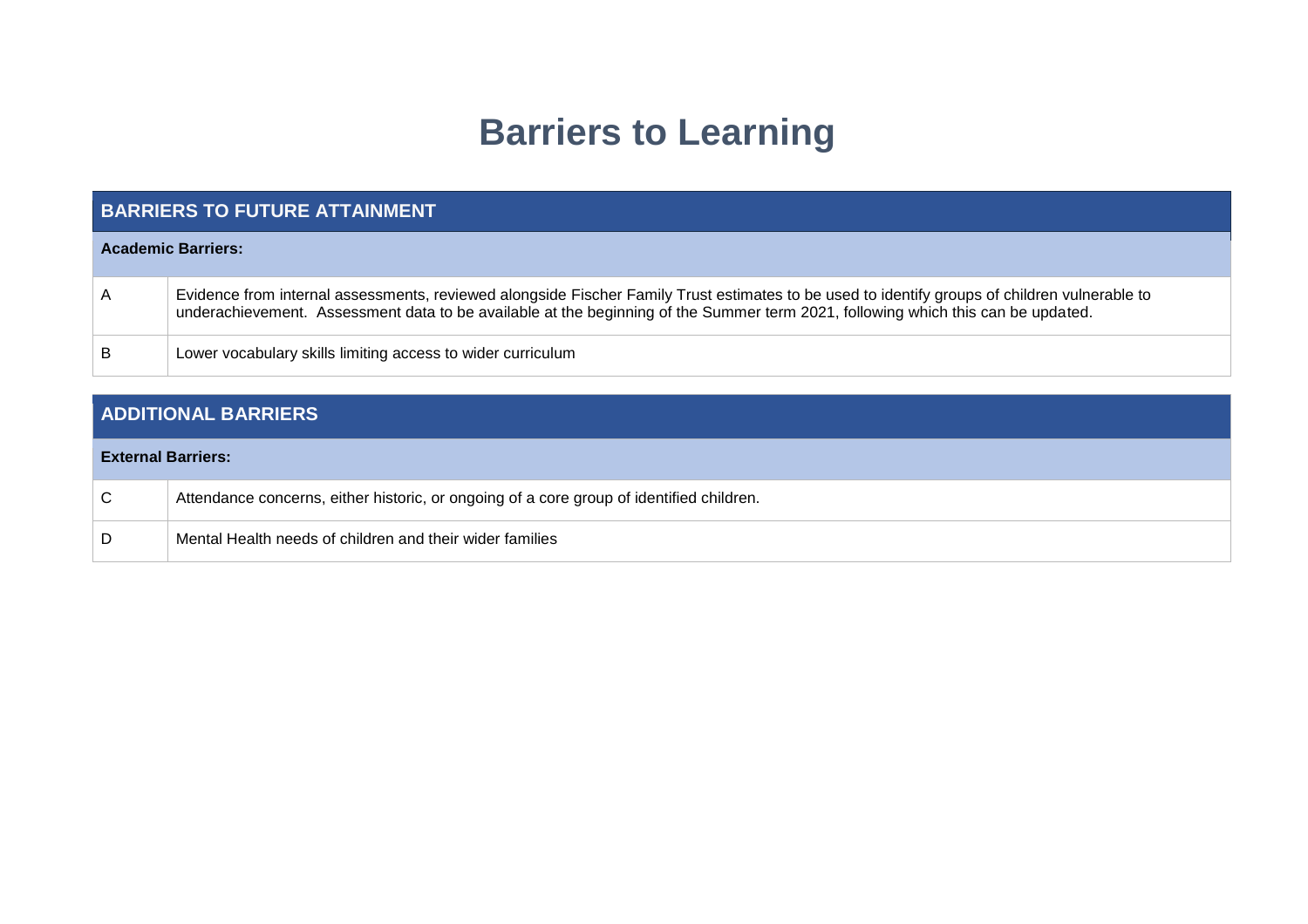### **Planned Expenditure for Current Academic Year**

| <b>Quality of Teaching for All</b>                                                                                                                                                                 |                                                                                                                                                                                                                                                                         |                                                                                                                                                                                                                                                                                     |                                                                                                                                                                                                                                                                                                                                  |                      |                                            |  |
|----------------------------------------------------------------------------------------------------------------------------------------------------------------------------------------------------|-------------------------------------------------------------------------------------------------------------------------------------------------------------------------------------------------------------------------------------------------------------------------|-------------------------------------------------------------------------------------------------------------------------------------------------------------------------------------------------------------------------------------------------------------------------------------|----------------------------------------------------------------------------------------------------------------------------------------------------------------------------------------------------------------------------------------------------------------------------------------------------------------------------------|----------------------|--------------------------------------------|--|
| <b>Action</b>                                                                                                                                                                                      | Intended outcome and<br>success criteria                                                                                                                                                                                                                                | What's the evidence and<br>rationale for this choice?                                                                                                                                                                                                                               | How will you make sure it's<br>implemented well?                                                                                                                                                                                                                                                                                 | <b>Staff</b><br>lead | When will<br>you review<br>this?           |  |
| To provide focused<br>training on the effective<br>use of technology to<br>enhance the quality first<br>teaching for all.                                                                          | Technology is used with<br>greater frequency across the<br>curriculum (within lessons and<br>as specific interventions eg<br>accelerated reader), ultimately<br>showing an increase in pupil<br>outcomes.                                                               | DfE guidance on the use of<br>technology in schools as well as<br>EEF research projects.<br>Our own evidence suggests that<br>staff's confidence and ability to<br>use technology to enhance our<br>curriculum offer has grown<br>considerably and we will look to<br>harness this. | Complete Technology deep dives<br>when appropriate to review and<br>evidence the impact.<br>Make use of the SLIN peer review<br>system to ensure an independent<br>review.                                                                                                                                                       | <b>KR/SLT</b>        | Termly, but full<br>review in July<br>2022 |  |
| To review and<br>implement the<br>Federations pedagogical<br>approach and develop a<br>bespoke learning<br>document to work<br>alongside our curriculum<br>offer supported by staff<br>development | Core themes of 'what effective<br>learning at Fairfield and<br>Colneis' looks like are<br>apparent in all monitoring<br>activities, including external<br>judgements.<br>Pupils confidence and<br>engagement, particularly with<br>reading and vocabulary<br>increases. | The third stage of our curriculum<br>design and informed by<br>discussions with our Local<br>Authority standards and<br>excellence officer.<br>Research around the impact that<br>high quality teaching has on pupil<br>outcomes.                                                   | Monitoring of this to form a key<br>part of deep dives moving<br>forward.<br>Regular staff meeting time, and<br>when appropriate chances for<br>teachers to work together within<br>the classroom<br>Access to regular, high quality<br>CPD both internally and from<br>external sources (eg Teaching<br>Hubs, National College) | <b>KR</b>            | To begin Sept<br>2021                      |  |
| <b>Total budgeted cost:</b>                                                                                                                                                                        |                                                                                                                                                                                                                                                                         |                                                                                                                                                                                                                                                                                     |                                                                                                                                                                                                                                                                                                                                  | £8960                |                                            |  |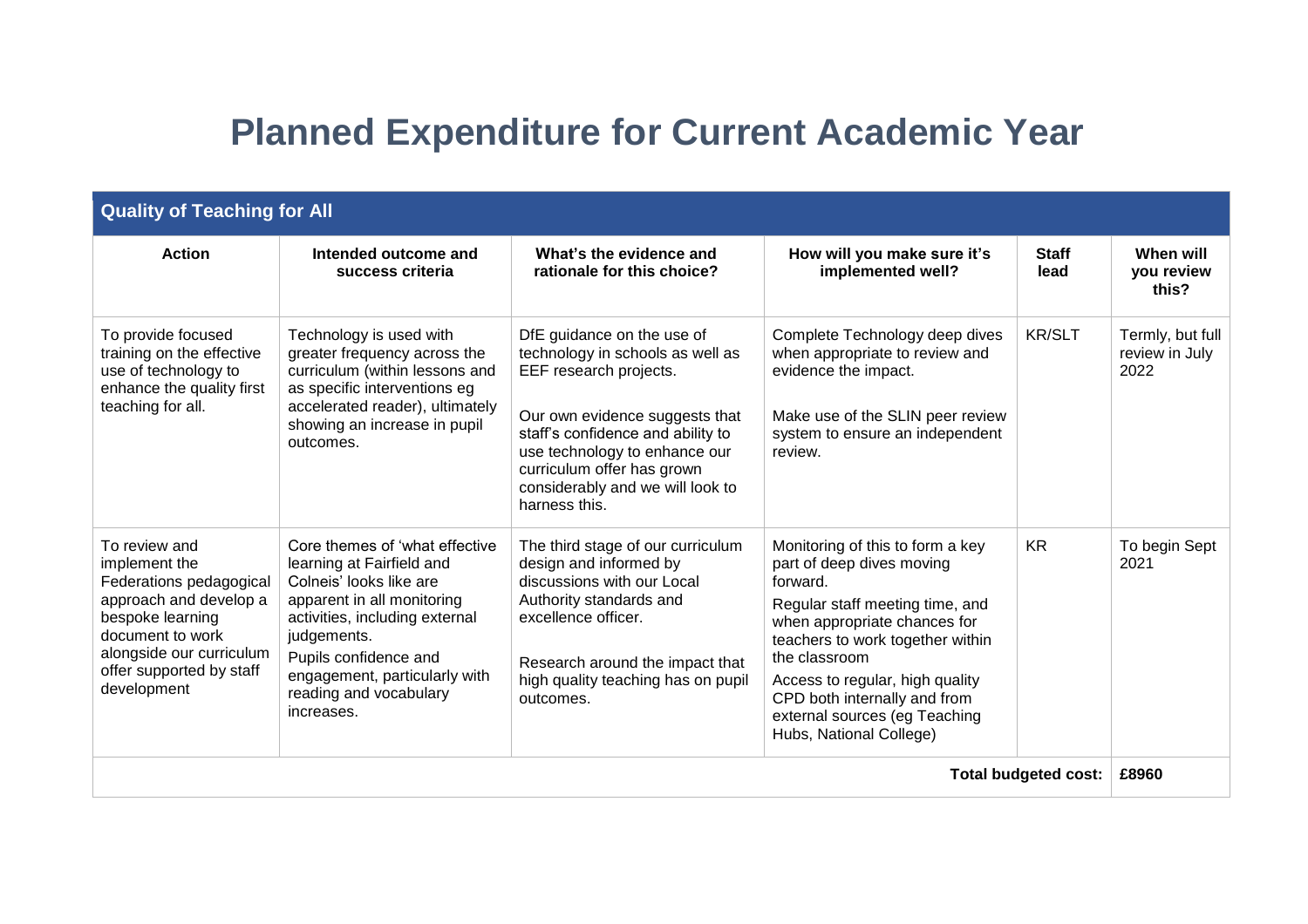| <b>Targeted Support</b>                                                                                                             |                                                                                                                                 |                                                                                                                                                                                               |                                                                                                                                                                                                                                                                                                    |                                           |                                                                                                                   |
|-------------------------------------------------------------------------------------------------------------------------------------|---------------------------------------------------------------------------------------------------------------------------------|-----------------------------------------------------------------------------------------------------------------------------------------------------------------------------------------------|----------------------------------------------------------------------------------------------------------------------------------------------------------------------------------------------------------------------------------------------------------------------------------------------------|-------------------------------------------|-------------------------------------------------------------------------------------------------------------------|
| <b>Action</b>                                                                                                                       | Intended outcome and<br>success criteria                                                                                        | What's the evidence and<br>rationale for this choice?                                                                                                                                         | How will you make sure it's<br>implemented well?                                                                                                                                                                                                                                                   | <b>Staff</b><br>lead                      | When will<br>you review<br>this?                                                                                  |
| Introduction of a full<br>time, non-class based 1-<br>1 and small group<br>teacher in both schools.                                 | Targeted intervention<br>demonstrates accelerated<br>progress (in reading, writing<br>and maths) in the children<br>identified. | EEF evidence of the impact of 1-1<br>and small group teaching,<br>particularly noting that this<br>intervention when delivered by a<br>qualified teacher tends to have<br>the highest impact. | Both intervention teachers will be<br>directly line managed by the SLT.<br>Both intervention teachers will<br>attend all progress meetings.<br>Weekly reports made available to<br>SLT and class teachers.<br>Termly progress meetings to<br>review data and links made with<br>appraisal targets. | MG/SLT<br>KL/HH                           | Termly but is<br>in place from<br>September<br>2020, and has<br>been agreed<br>until at least<br><b>July 2022</b> |
| To deliver specific<br>intervention<br>programmes individuals<br>and groups of children<br>(Shine, specific SEND<br>interventions). | Targeted children show<br>evidence of closing of gaps in<br>specific areas.                                                     | EEF evidence as well as internal<br>reviews of the strength of the<br>Federation's support staff.                                                                                             | Year group leaders to oversee the<br>Shine intervention programme.<br>SENDCo to oversee and monitor<br>the SEND specific interventions,<br>including evaluating the<br>assessment data.<br>Termly progress meetings.                                                                               | <b>YGL</b><br><b>SENDCo</b><br><b>SLT</b> | Termly and<br>has been<br>agreed until at<br>least July<br>2022.                                                  |
| Total budgeted cost (contribution from catch up premium):                                                                           |                                                                                                                                 |                                                                                                                                                                                               |                                                                                                                                                                                                                                                                                                    |                                           | £35000                                                                                                            |
|                                                                                                                                     |                                                                                                                                 |                                                                                                                                                                                               |                                                                                                                                                                                                                                                                                                    |                                           |                                                                                                                   |